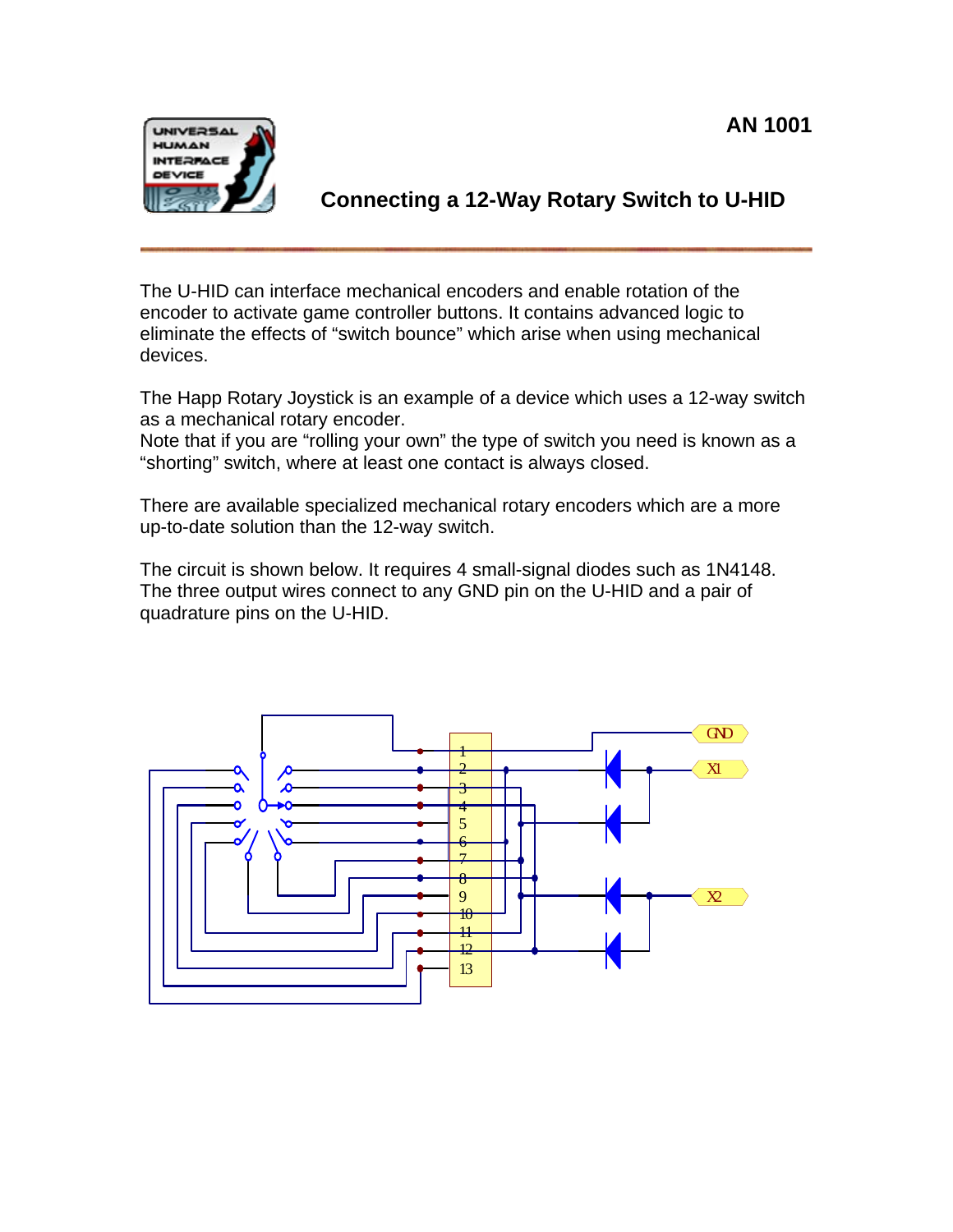Below is a picture of an example hook-up using a 13-way 0.1 inch pin header strip plugged into the Happ connector.



You will need to configure the board using U-Config, and assign a pair of gamepad buttons to the appropriate pair of pins you are using for the device.

| Heb<br>1 Views                                                                 |                               |
|--------------------------------------------------------------------------------|-------------------------------|
| Board 1:                                                                       |                               |
| General Calibration Macros                                                     |                               |
| PIN Plug 4 Pin 10<br>Nickname                                                  | Function                      |
|                                                                                | <b>C</b> Disabled<br>C Switch |
|                                                                                |                               |
| л                                                                              | Gamepad - Key / Moute Button  |
| <b>BOD</b><br>$\bullet\bullet\bullet\bullet$<br>$\bullet\bullet\bullet\bullet$ | 15 S<br>Primary               |
| Nano<br><b>Disabled</b>                                                        | Secondary 1991.5<br>Clear     |
| Game Pad Swach                                                                 | Direct Action<br>÷            |
| U-HID<br>Key Switch<br>Mouse Button                                            | Un Aution                     |
| Quadrature<br>Analog Axis                                                      |                               |
| LED                                                                            | O Quadrature                  |
| 5 Volts<br>Ground                                                              | Moune C<br>Buttons (4)        |
| <b>UHD Shit Key</b>                                                            | Edin Fars 177 V               |
| $\bullet\bullet\bullet$                                                        | O Analog Aves                 |
| <u> 0000 - 0000 - 0000 - 0000</u>                                              | Nadar.                        |
|                                                                                | C LED                         |
|                                                                                | Seat) = PC U                  |
|                                                                                | Apply<br>$O - BV$             |
|                                                                                | C Ground                      |